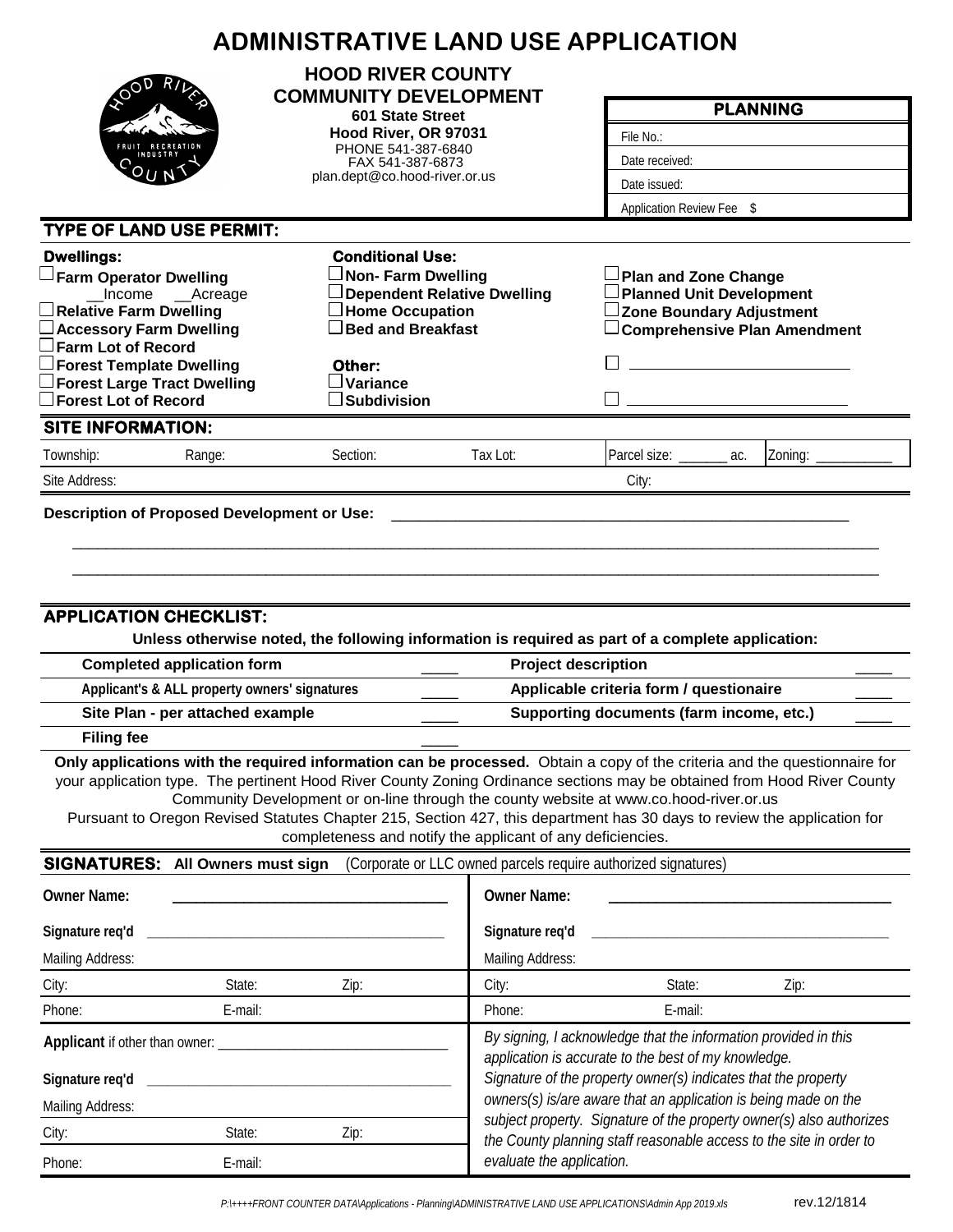## **SITE PLAN:**

A site plan, drawn **TO SCALE** in black ink at a maximum scale of 1 inch = 100 feet, must be included with your submitted application. Please do not use highlighter, colors, or photgraphs/aerial photos since they are not easily reproducible. Site plans should be drawn on paper **NO LARGER THAN 11"x17"**.

If the parcel is large, planning staff suggests that you submit a detail site plan that shows only the portions of the parcel affected by the proposed development, together with a vicinity plan showing the overall site. If this option is pursued, please show at least two property lines and enough of the parcel or some adjacent features, such as roads, so that the planner and other viewers can locate the proposed development on the vicinity map.

Much of the required information may be obtained from the Hood River County webmap at www.co.hood-river.or.us under "County Maps"

## **MINIMUM SITE PLAN INFORMATION REQUIREMENTS:**

**Please Note:** Although most site plans can be drawn by the person making application, you may wish to hire a professional to prepare your site plan if your proposal is complex or the site is challenging. Site plans allow the planner and other interested parties to clearly understand the nature of the proposal and its relationship to the parcel, as well as surrounding parcels of land. Submitted site plans are considered legally binding documents. It is the responsibility of the applicant to know and accurately identify the subject parcel's property lines, as well as the location of any easements or rights-of-way.

- $\Rightarrow$  Property Information address and map and tax lot.
- $\Rightarrow$  Property owner and applicant name.
- $\Rightarrow$  Scale and north arrow.
- $\Rightarrow$  Boundaries of parcel with dimensions.
- $\Rightarrow$  Location, labeling, and size of existing and proposed buildings and structures.
- $\Rightarrow$  Setback distance of proposed buildings and structures from property lines, roads, other structures, streams, ponds, & wetlands.
- $\Rightarrow$  Location and width of access roads, driveways, turnouts, turnarounds, and parking areas.
- Location of utility services, *including approved septic drainfields, and replacement field* .
- $\Rightarrow$  All easements (access, utility, irrigation, etc.).
- $\Rightarrow$  Significant slope or terrain features.
- $\Rightarrow$  Vegetation type.
- $\Rightarrow$  Portion of property in farm or forest use.
- $\Rightarrow$  Vicinity map (if needed to augment your site plan).

**Site plans not drawn to scale or failing to include the required information will not be accepted. See the sample site plan provided.**

Using a piece of graph paper, such as that included within this application form, may be the simplest way to draw your plan to scale!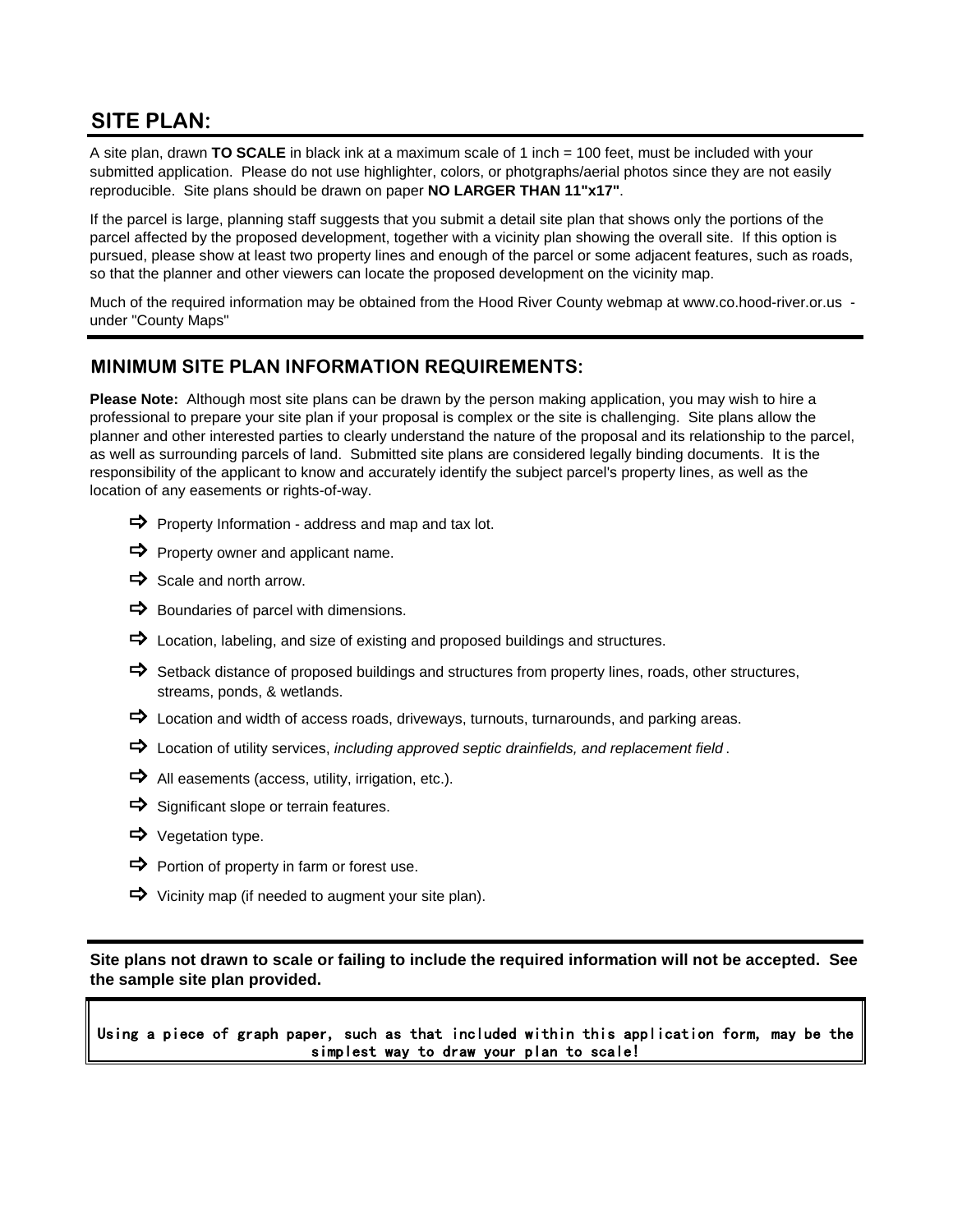## **SITE PLAN EXAMPLE**



- 
- 
- $\boxtimes$  Boundaries of parcel with dimensions.  $\boxtimes$  Significant slope or terrain features.
- Existing and proposed structures. ■ Vegetation type.
- $\boxtimes$  Setback distances of proposed buildings.  $\boxtimes$  Portion of property in farm or forest use.
- 
- Property Information. The Contraction of utilities, septic drainfields.
- $\boxtimes$  Scale and north arrow.  $\boxtimes$  All easements (access, utility, irrigation, etc.).
	-
	-
	-
- Access roads, driveways, turnarounds, & parking. Vicinity map (if needed to augment your site plan).